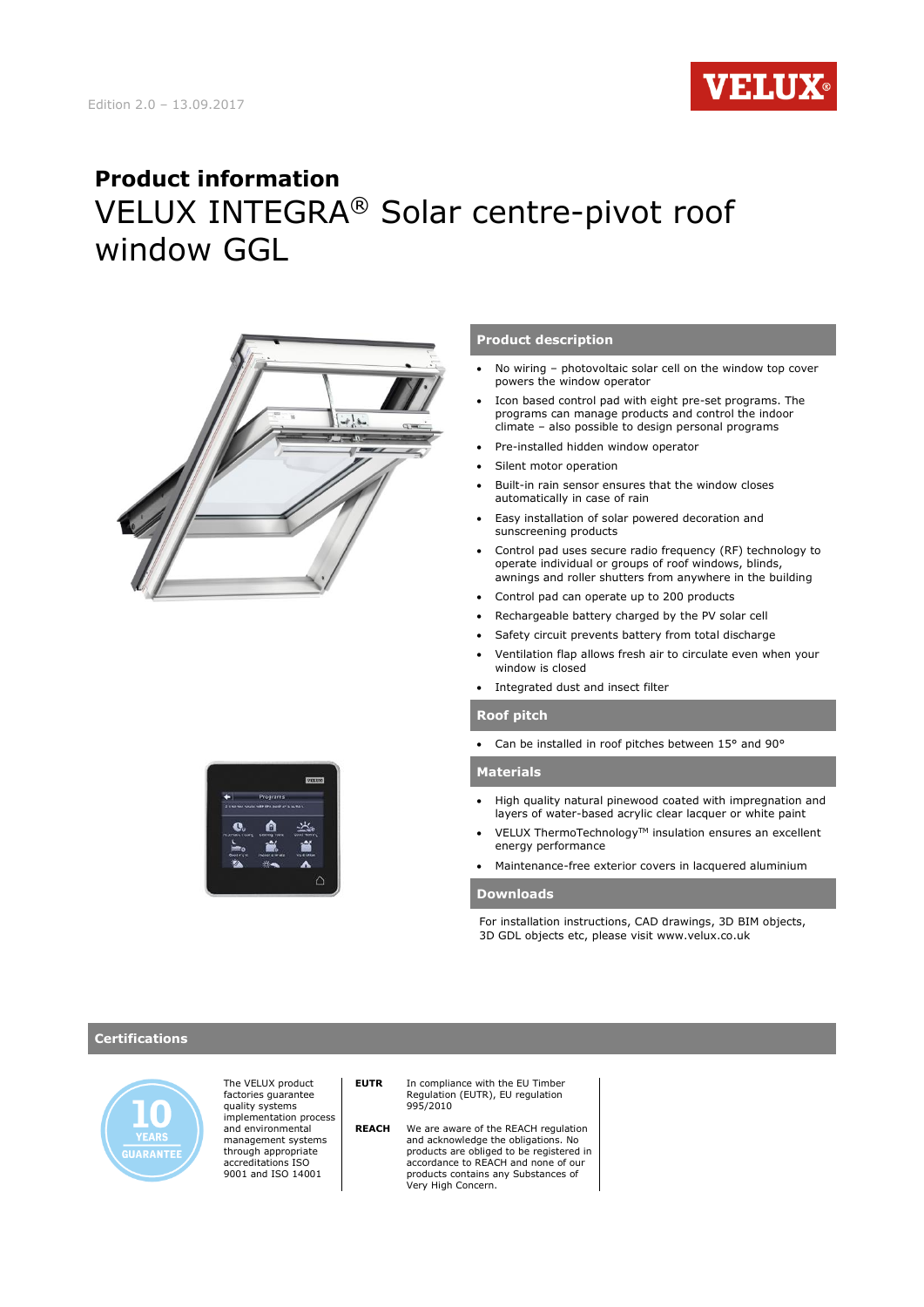

# **Available sizes and daylight area**

|         | 472<br>mm                    | 550<br>mm                    | 660 mm                       | 780 mm                              | 942 mm                              | 1140 mm                      | 1340 mm                      |
|---------|------------------------------|------------------------------|------------------------------|-------------------------------------|-------------------------------------|------------------------------|------------------------------|
| 778 mm  |                              | GGL<br><b>CK02</b><br>(0.22) |                              |                                     |                                     |                              |                              |
| 978 mm  | GGL<br><b>BK04</b><br>(0.29) | GGL<br><b>CK04</b><br>(0.29) | GGL<br><b>FK04</b><br>(0.38) | <b>GGL</b><br><b>MK04</b><br>(0.47) | <b>GGL</b><br><b>PK04</b><br>(0.60) |                              | GGL<br><b>UK04</b><br>(0.91) |
| 1178 mm |                              | GGL<br><b>CK06</b><br>(0.37) | GGL<br><b>FK06</b><br>(0.47) | GGL<br><b>MK06</b><br>(0.59)        | <b>GGL</b><br><b>PK06</b><br>(0.75) | GGL<br><b>SK06</b><br>(0.95) |                              |
| 1398 mm |                              |                              | GGL<br><b>FK08</b><br>(0.58) | <b>GGL</b><br><b>MK08</b><br>(0.72) | <b>GGL</b><br><b>PK08</b><br>(0.92) | GGL<br><b>SK08</b><br>(1.16) | GGL<br><b>UK08</b><br>(1.40) |
| 1600 mm |                              |                              |                              | <b>GGL</b><br><b>MK10</b><br>(0.85) | <b>GGL</b><br><b>PK10</b><br>(1.07) | GGL<br><b>SK10</b><br>(1.35) | GGL<br><b>UK10</b><br>(1.63) |

## **Lining measurements**

| <b>Size</b> | Width (mm) |
|-------------|------------|
| <b>BK--</b> | 417        |
| $CK--$      | 495        |
| $FK-$       | 605        |
| $MK--$      | 725        |
| <b>PK--</b> | 887        |
| $SK--$      | 1085       |
| $UK - -$    | 1285       |

| <b>Size</b> | Height (mm) |
|-------------|-------------|
| $-02$       | 719         |
| $-04$       | 919         |
| $-06$       | 1119        |
| $-08$       | 1339        |
| $-10$       | 1549        |

( ) = Effective daylight area,  $m^2$ 



#### **Recommended application**

VELUX INTEGRA® Solar roof windows are

- perfect for replacement of old roof windows as no wiring is required
- ideal for out-of-reach situations or when extra convenience is needed

VELUX INTEGRA® control pad with intelligent programs ensures

- a perfect level of energy efficiency and comfort
	- easy ventilation and better indoor air quality





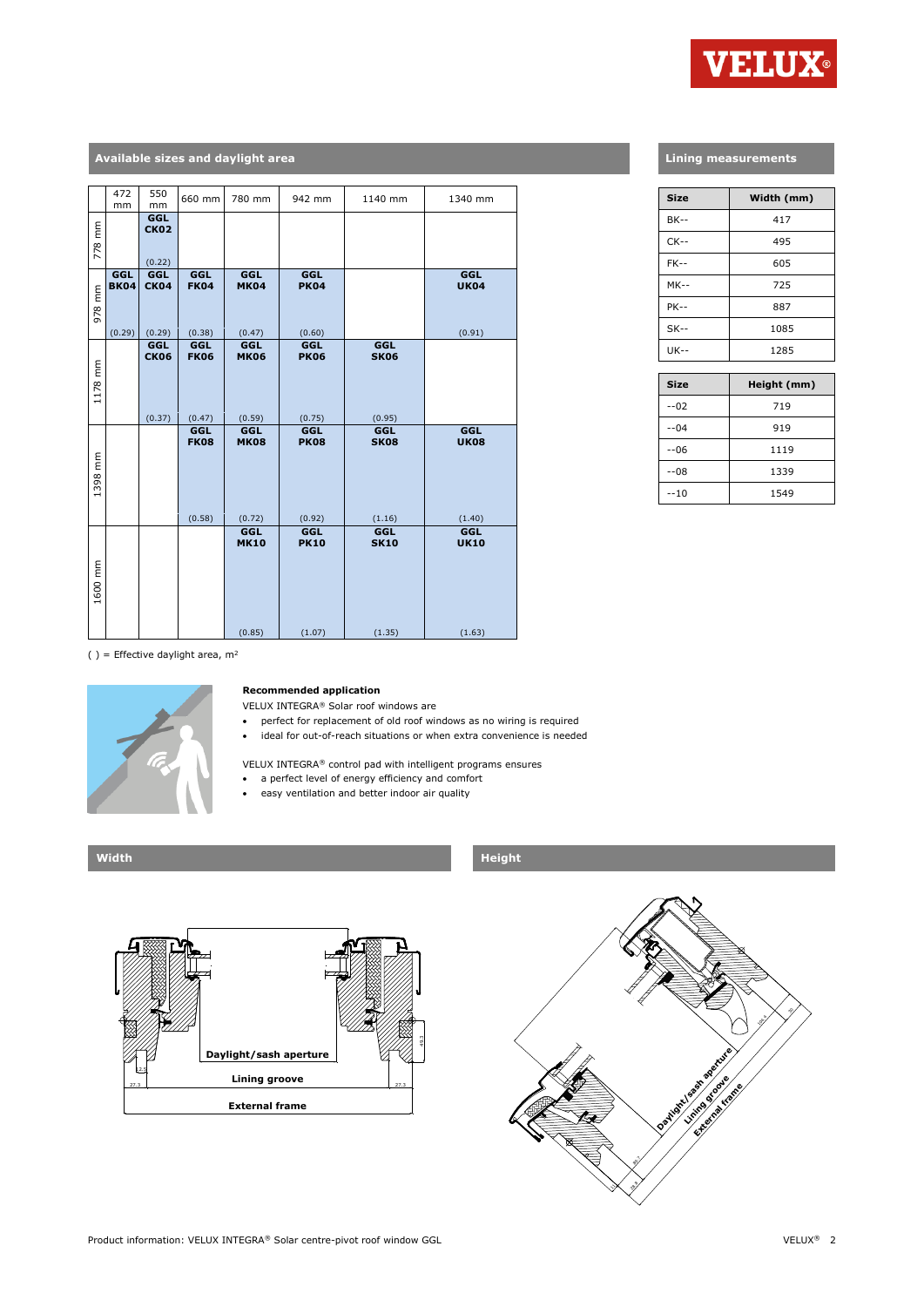

# **Technical values**

|                            | $-60$ | $-66$ | $-70$ |
|----------------------------|-------|-------|-------|
| $U_w$ [W/m <sup>2</sup> K] | 1.3   | 1.0   | 1.3   |
| $U9$ [W/m <sup>2</sup> K]  | 1.0   | 0.5   | 1.0   |
| R <sub>w</sub> [dB]        | 37    | 37    | 35    |
| $g$ [ ]                    | 0.30  | 0.51  | 0.46  |
| $\mathfrak{w}$ [ ]         | 0.62  | 0.71  | 0.68  |
| τυν [ ]                    | 0.05  | 0.05  | 0.05  |
| Air permeability [class]   | 4     | 4     | 4     |

Thermal improvements such as lower U-value (Uw) and lower linear heat loss coefficient (φ) can, for some variants, be obtained with frame insulation collar and/or recessed installation.

# **Glazing structure**

|                    | $-60$                                                             | $-66$                                                             | $-70$                                                             |
|--------------------|-------------------------------------------------------------------|-------------------------------------------------------------------|-------------------------------------------------------------------|
| Inner glass pane   | $2 \times 3$ mm<br>laminated float with low $\varepsilon$ coating | $2 \times 3$ mm<br>laminated float with low $\varepsilon$ coating | $2 \times 3$ mm<br>laminated float with low $\varepsilon$ coating |
| Middle glass pane  |                                                                   | 3 mm heat strengthened float<br>with low $\varepsilon$ coating    |                                                                   |
| Outer glass pane   | 6 mm toughened<br>with coatings                                   | 4 mm toughened<br>with coatings                                   | 4 mm toughened                                                    |
| Cavity             | $15 \text{ mm}$                                                   | $2 \times 12$ mm                                                  | $15 \text{ mm}$                                                   |
| <b>Glass panes</b> | Double                                                            | Triple                                                            | Double                                                            |
| <b>Gas filling</b> | Argon                                                             | Krypton                                                           | Argon                                                             |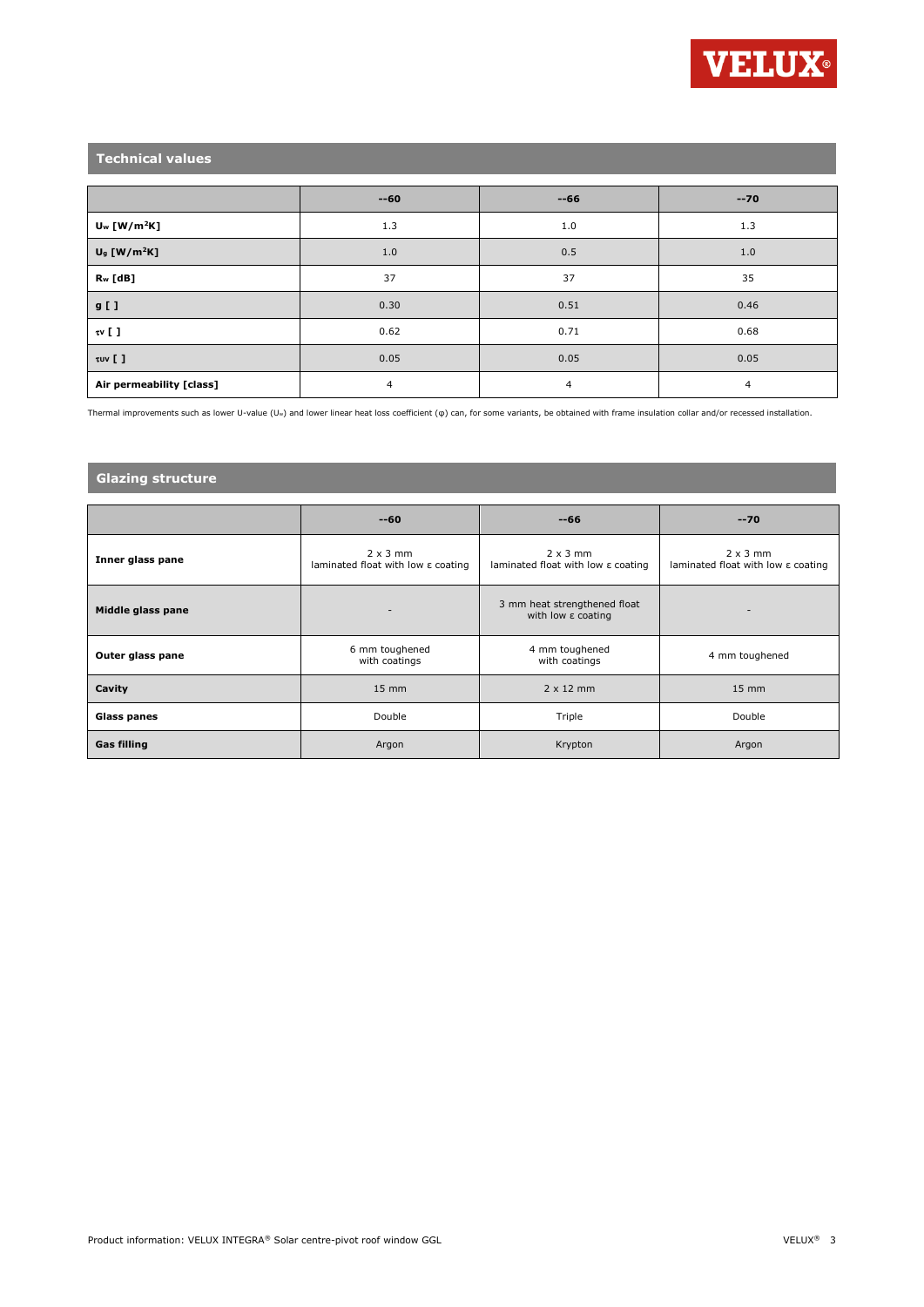

# **Glazing features**

|                                                                                                                                                                                                                                                                                                                | --60 | --66 | $-70$ |
|----------------------------------------------------------------------------------------------------------------------------------------------------------------------------------------------------------------------------------------------------------------------------------------------------------------|------|------|-------|
| <b>Heat insulation</b><br>Low energy glazing provides reduced heat loss through the window and<br>enhanced indoor comfort.                                                                                                                                                                                     |      | .    |       |
| Solar gain<br>In the wintertime, the heat from the sun entering through the windows is a<br>usable solar gain.                                                                                                                                                                                                 |      |      |       |
| Solar protection<br>In warm climates and in rooms with large window areas, a sun protective<br>coating provides a better indoor climate during summer periods.<br>Alternatively, exterior sunscreening can be installed.                                                                                       | .    |      |       |
| <b>Sound insulation</b><br>A combination of laminated glass and optimal glass thickness provides<br>better sound insulation.<br>Frame/sash construction and gaskets are equally important.                                                                                                                     | .    |      | . .   |
| <b>Security</b><br>Thicker laminated inner glass pane designed to increase resistance to<br>manual attack (burglary).                                                                                                                                                                                          |      |      |       |
| <b>Energy balance</b><br>The energy balance represents the ability of the roof window to utilise the<br>passive solar gain and keep in the heat during winter and its ability to<br>protect against the risk of overheating during summer. Sunscreening<br>products can further improve indoor summer comfort. |      |      |       |
| Safety<br>Laminated inner glass is designed to hold the fragments together if the glass<br>breaks. We recommend that you consider using glass units with laminated<br>glass on the inside for windows placed above areas where people sleep, play<br>or work.                                                  |      |      |       |
| <b>Outside strength</b><br>Toughened outer glass pane makes your glazing more resistant to hail,<br>heavy wind and snow loads.                                                                                                                                                                                 |      |      |       |
| Delayed fading of materials<br>Inner laminated glass protects materials behind the glass against UV<br>radiation and therefore delays fading of the materials.                                                                                                                                                 |      |      |       |
| <b>Rain noise reduction</b><br>The combination of laminated glass and extra thick glass helps provide a<br>significant, audible reduction of rainfall sound.<br>Frame/sash construction and gaskets are equally important.                                                                                     |      |      |       |
| Easy-to-clean<br>The easy-to-clean coating minimises the cleaning frequency of the outer<br>glass pane and gives you a clearer view in case of rain.                                                                                                                                                           |      |      |       |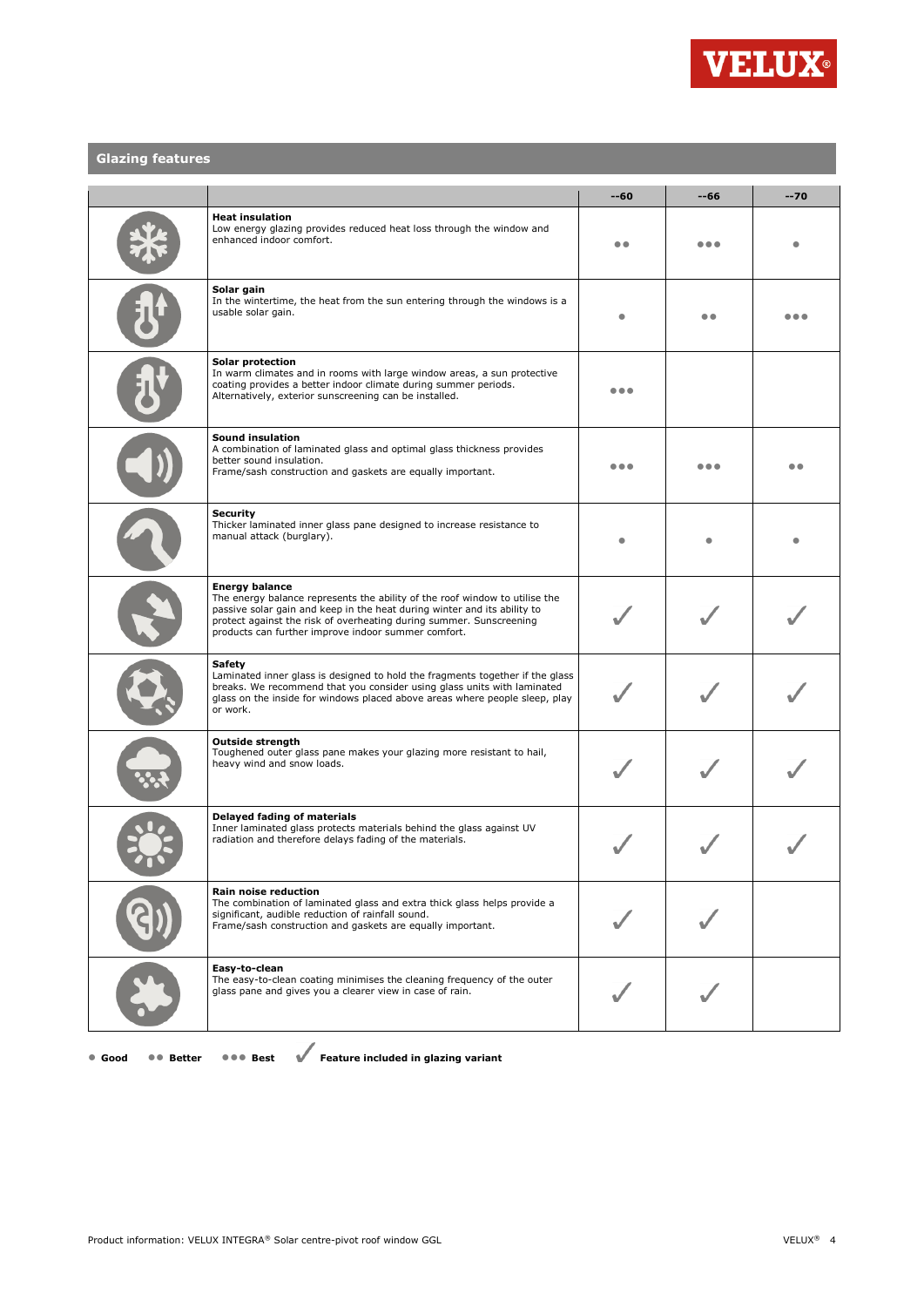

# **Technical values, ventilation through ventilation flap**

|                                                | Windows with double glazing |             |             |             |        |             |
|------------------------------------------------|-----------------------------|-------------|-------------|-------------|--------|-------------|
| <b>Property</b>                                | Width                       |             |             |             |        |             |
|                                                | $CK--$                      | <b>FK--</b> | <b>MK--</b> | <b>PK--</b> | $SK--$ | <b>UK--</b> |
| Air flow characteristics [I/s]                 | 1.9                         | 2.3         | 2.8         | 3.4         | 4.1    | 4.8         |
| Air flow exponent [-]                          | 0.53                        | 0.53        | 0.53        | 0.53        | 0.53   | 0.53        |
| Ventilation capacity at 4 Pa [I/s]             | 4.0                         | 4.8         | 5.8         | 7.1         | 8.5    | 10.0        |
| Ventilation capacity at 8 Pa [I/s]             | 5.7                         | 6.9         | 8.4         | 10.2        | 12.3   | 14.5        |
| Ventilation capacity at 10 Pa [I/s]            | 6.4                         | 7.8         | 9.5         | 11.5        | 13.9   | 16.3        |
| Ventilation capacity at 20 Pa [I/s]            | 9.3                         | 11.3        | 13.7        | 16.6        | 20.1   | 23.5        |
| Equivalent area through ventilation flap [mm2] | 2600                        | 3100        | 3700        | 4600        | 5600   | 6600        |
| Geometrical free area [mm2]                    | 2800                        | 3700        | 4500        | 6100        | 7200   | 10600       |

tbd: to be determined

|                                                | Windows with triple glazing |             |             |             |        |             |
|------------------------------------------------|-----------------------------|-------------|-------------|-------------|--------|-------------|
| <b>Property</b>                                | <b>Width</b>                |             |             |             |        |             |
|                                                | $CK-$                       | <b>FK--</b> | <b>MK--</b> | <b>PK--</b> | $SK--$ | <b>UK--</b> |
| Air flow characteristics [1/s]                 | 1.2                         | 1.3         | 1.5         | 1.7         | 2.1    | 2.4         |
| Air flow exponent [-]                          | 0.63                        | 0.63        | 0.63        | 0.63        | 0.63   | 0.63        |
| Ventilation capacity at 4 Pa [I/s]             | 2.8                         | 3.1         | 3.5         | 4.1         | 4.9    | 5.7         |
| Ventilation capacity at 8 Pa [I/s]             | 4.3                         | 4.8         | 5.4         | 6.3         | 7.6    | 8.9         |
| Ventilation capacity at 10 Pa [I/s]            | 4.9                         | 5.5         | 6.2         | 7.3         | 8.2    | 10.2        |
| Ventilation capacity at 20 Pa [I/s]            | 5.5                         | 6.2         | 6.9         | 8.1         | 9.8    | 11.5        |
| Equivalent area through ventilation flap [mm2] | 2000                        | 2200        | 2500        | 2900        | 3500   | 4100        |
| Geometrical free area [mm2]                    | 2800                        | 3700        | 4500        | 6100        | 7200   | 10600       |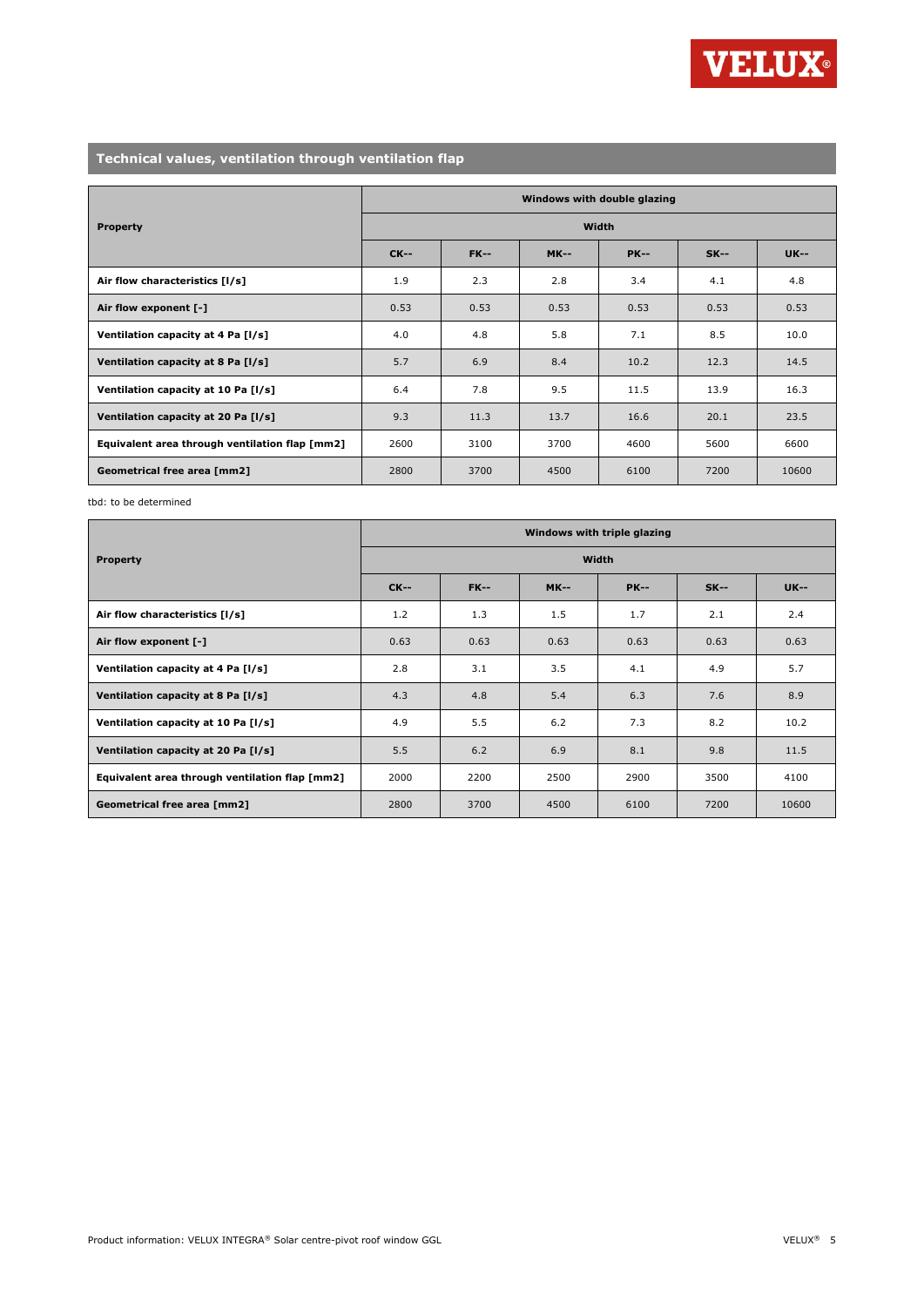

# **Visible features**





**D** Window opening **C** Data plate **C** Lock casing **C** Ventilation flap

When operated with the control pad, the window opens variably up to 200 mm. The window can also be opened manually, eg in case of power failure



Each VELUX roof window has a unique data plate showing type, size, variant etc of the window. QR code with link to local mobile website





**with control bar** Electro-galvanised steel The ventilation flap is designed with a control bar to allow for manual operation



Thermo**Technology**<sup>™1</sup>

**Excellent**  6 Elements of expanded polystyrene ensure an excellent energy performance



The roof window can be rotated and secured in position with a barrel bolt to ensure safe and easy cleaning of the outside pane from the inside







**accessories Control pad** Unique VELUX INTEGRA® control pad featuring touch screen with swipe function and pre-set programs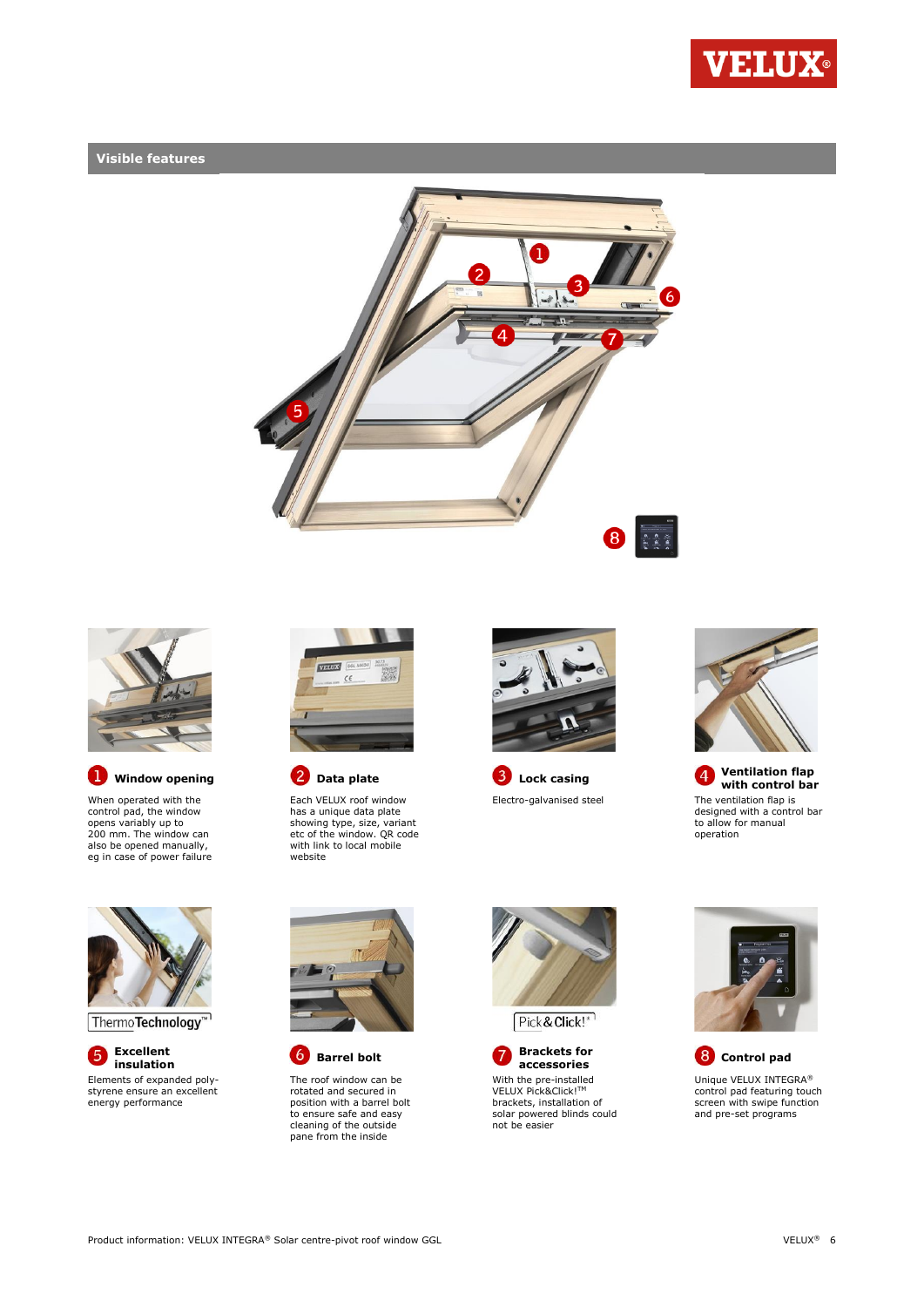

# **Visible features**





The built-in rain sensor ensures that the window closes automatically if it starts raining





Click-on covers make installation easier, faster and safer



**B** Window operator<br>and chain Fully integrated, hidden motor with chain. Silent motor operation







**P** Pivot hinge VELUX high quality pivot hinge provides stability and perfect sash balance. Electro-galvanised steel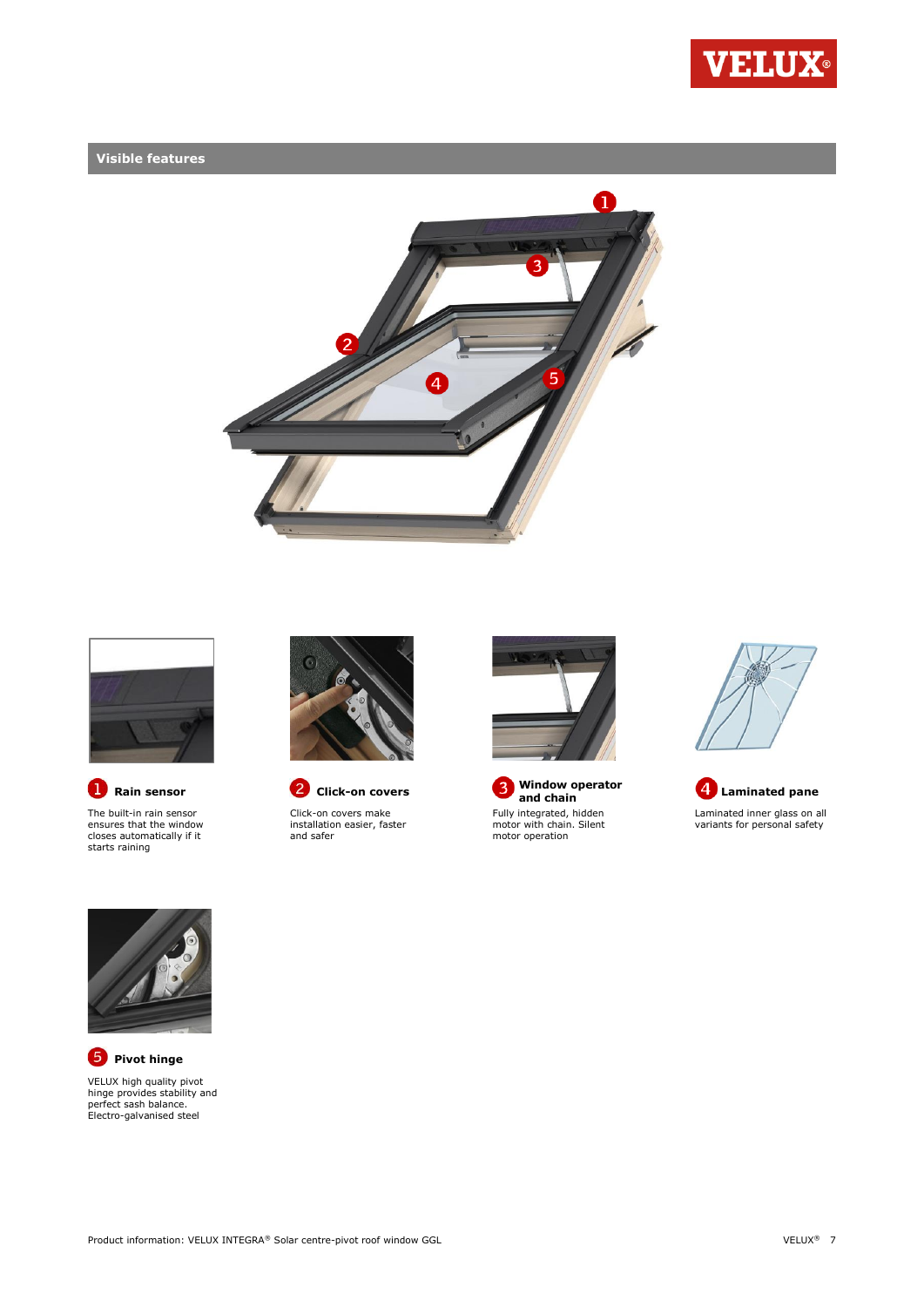

### **Cleaning and maintenance**



To clean the outer pane from the inside, rotate sash and secure in cleaning position with barrel bolt.



VELUX repair and maintenance kits are available.

### **Exterior covers**

| <b>Material</b>                              | <b>NCS</b><br>standard colour | <b>RAL</b><br>nearest standard<br>colour |  |
|----------------------------------------------|-------------------------------|------------------------------------------|--|
| Lacquered aluminium<br>$(-0--)$ grey         | S 7500-N                      | 7043                                     |  |
| <b>Lacquered aluminium</b><br>$(-5--)$ black | S 9000-N                      | 9005                                     |  |
| Copper<br>(-1--)                             |                               |                                          |  |
| <b>Titanium zinc</b><br>-3--)                |                               |                                          |  |

Special colour requests, please contact enquiries@velux.co.uk

#### **Interior finish Clear lacquer** Impregnation and layers of water-based acrylic lacquer **White paint** Impregnation and layers of water-based acrylic lacquer and paint, NCS standard colour: S 0500-N, nearest RAL standard colour: 9003.

Special colour requests, please contact enquiries@velux.co.uk

## **Flashings and installation products**



#### **Flashings:**

- 
- ED- for single installation EB- for twin installation
- EK- for combi installation

Available for standard and recessed installation

- 
- **Installation products:**<br>• Installation set BDX 2000 (incl. BFX)<br>• Underfelt collar BFX 1000 incl. transverse drainage gutter<br>• Vapour barrier collar BBX 0000
- 
- Linings LS- (incl. BBX) Kit for lining LSG 1000 (incl. BBX)

## **Blinds, awnings and shutters**





# **Exterior sunscreening** Awning blind ▲▲<br>Pollor chutter Roller shutter

Blackout blind ▲▲<br>Poller blind → Roller blind<br>
Flying pleated blind

**Additional accessories** Insect roller screen

**Interior sunscreening**

Flying pleated blind  $\overline{D}$  Double pleated energy blind  $V$ enetian blind  $\bullet$ Duo blackout blind **Blue Blue Blue Blue Blue Blue** 

▲▲ Available in manual and solar powered versions<br>● Available in manual version<br>The mains and solar powered versions are part of the VELUX INTEGRA® product range.